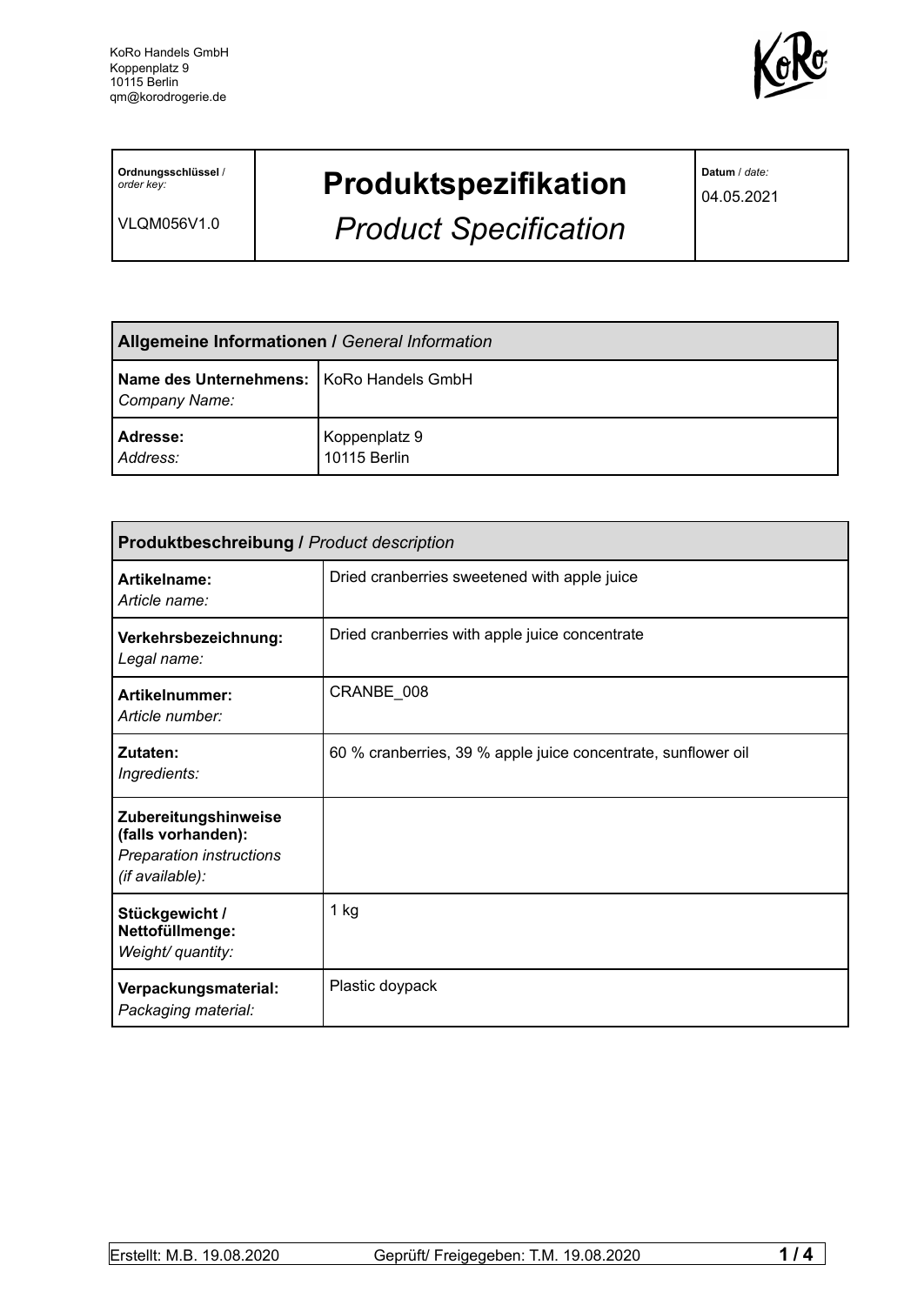

| <b>Produktbeschreibung / Product description</b>               |                                                                                                                                                                                                                                                                                                           |  |
|----------------------------------------------------------------|-----------------------------------------------------------------------------------------------------------------------------------------------------------------------------------------------------------------------------------------------------------------------------------------------------------|--|
| <b>Besondere</b><br>Eigenschaften:<br>Special characteristics: | $\Box$ bio /organic (Öko-Kontrollstelle / organic control body: _______)<br>$\Box$ fairtrade / fairtrade<br>x vegan / vegan<br>x vegetarisch / vegetarian<br>$\Box$ glutenfrei / glutenfree<br>x laktosefrei / lactose-free<br>$\Box$ koscher / kosher<br>$\Box$ halal / halal<br>$\Box$ andere / others: |  |

| Sensorische Beschreibung / Sensorical description |                                              |  |
|---------------------------------------------------|----------------------------------------------|--|
| Aussehen / Farbe:<br>Appearance / Colour:         | Red/brown, sliced fruits                     |  |
| Geschmack:<br>Flavour:                            | Typical flavour without off flavour or odour |  |
| Geruch:<br>Odour:                                 | Typical flavour without off flavour or odour |  |
| Konsistenz:<br>Texture:                           | <b>Typical</b>                               |  |

| Nährwertangaben pro 100 g / Nutritional information per 100 g  |            |           |
|----------------------------------------------------------------|------------|-----------|
| Energie: I Energy value:                                       | 1394 / 333 | kJ / kcal |
| <b>Fett:</b> <i>I Fat:</i>                                     | 0          | g         |
| Davon gesättigte Fettsäuren: I of which saturated fatty acids: | 0          | g         |
| Kohlenhydrate: I Carbohydrates:                                | 77         | g         |
| Davon Zucker: / Of which sugar:                                | 58         | g         |
| Ballaststoffe: / Fibre:                                        | 4,0        | g         |
| Eiweiß: / Protein:                                             | 1,5        | g         |
| Salz: / Salt:                                                  | 0,05       | g         |
| sonstige Angaben: / other values:                              |            | $%$ NRV*  |
|                                                                |            |           |

*\*Nutritional Reference Value according to regulation (EU) Nr. 1169/2011/*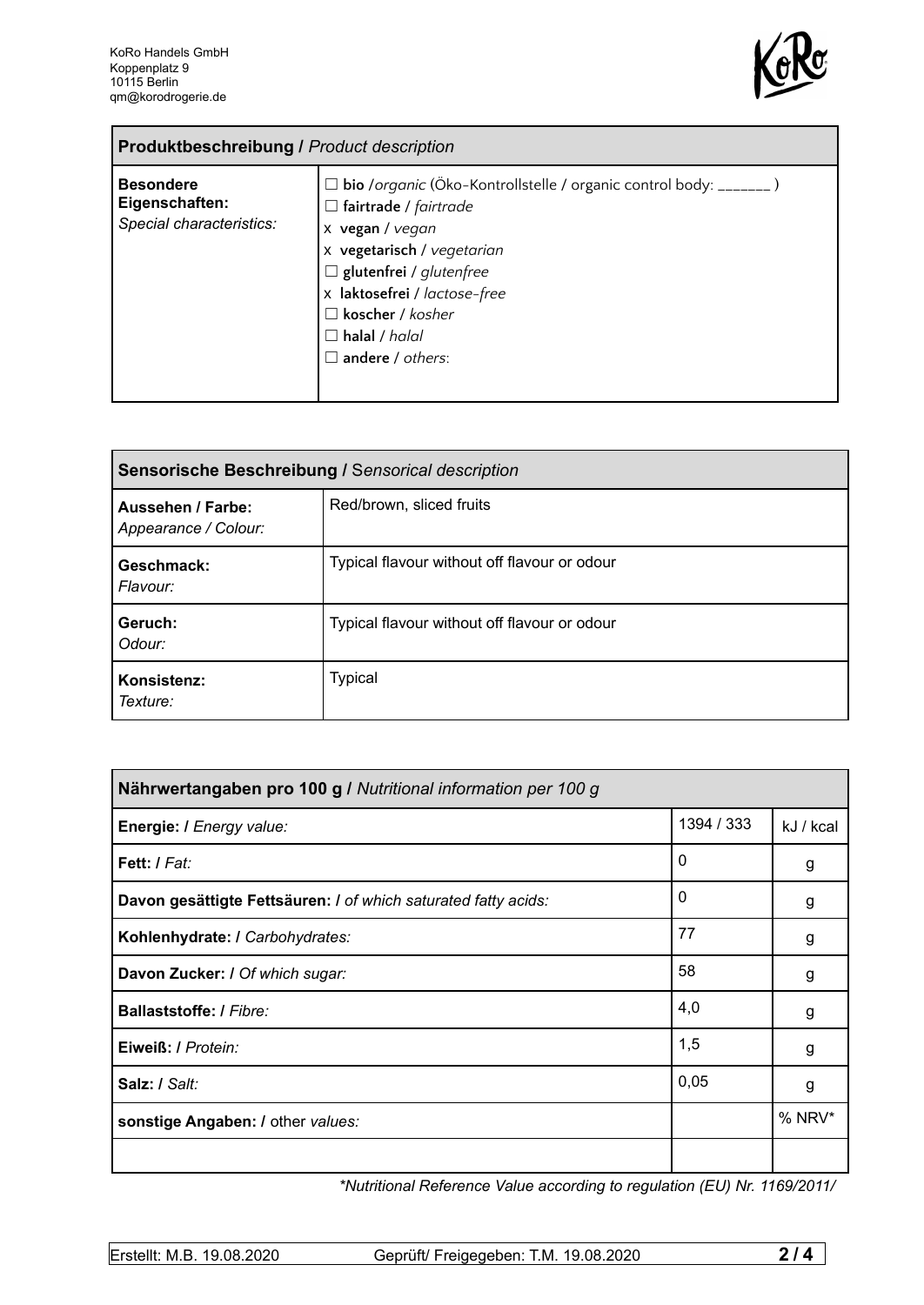

| Lagerung und Haltbarkeit / Storage and Shelf Life                    |                                |  |
|----------------------------------------------------------------------|--------------------------------|--|
| <b>Optimale</b><br>Lagerungsbedingungen:<br>Storage recommendations: | Store in a cool and dry place. |  |
| <b>Mindesthaltbarkeit:</b><br>Expected shelf life:                   | 24 months                      |  |

## **Allergenkennzeichnung gemäß LMIV 1169 / 2011 /** *Allergen Declaration according to EU Regulation 1169 / 2011*

**Legende:** *Key*

*a.* **Allergen ist in der Rezeptur enthalten /** *Allergen contained in recipe*

- *b.* **Risiko der Kreuzkontamination ist möglich /** *Possible risk of cross contamination*
- **c. Allergen ist in der Rezeptur nicht enthalten /** *Allergen not contained in recipe*

|                                                     | a                 | b             | C            |
|-----------------------------------------------------|-------------------|---------------|--------------|
| Glutenhaltiges Getreide / gluten-containing cereals | П                 | П             | X            |
| Krustentiere / Crustaceans:                         |                   | $\mathcal{L}$ | $\mathsf{x}$ |
| Ei / Egg                                            |                   |               | $\mathsf{x}$ |
| Fisch / Fish                                        | П                 |               | X            |
| Soja / Soy                                          | П                 |               | $\mathsf{x}$ |
| Milch (Laktose) / Milk (lactose)                    | П                 | $\mathsf{L}$  | $\mathsf{x}$ |
| Erdnüsse / Peanuts                                  | П                 | X             | П            |
| Andere Schalenfrüchte* / Other edible nuts*         | П                 | X             | $\Box$       |
| Sellerie / Celery                                   | П                 | $\Box$        | X            |
| Senf / Mustard                                      | П                 | □             | $\mathsf{x}$ |
| Sesam / Sesame                                      | П                 | X             | $\Box$       |
| Schwefeldioxid und Sulphite / Sulphur dioxide       | $\vert \ \ \vert$ |               | X            |
| Lupinen / Lupin                                     |                   |               | X            |
| <b>Weichtiere / Molluscs</b>                        |                   |               | X            |

**\* Mandeln /** *Almonds***, Haselnüsse /** *Hazelnuts***, Walnüsse /** *Walnuts***, Cashewnüsse /** *Cashews***, Pecannüsse,** *Pecans,* **Paranüsse /** *Brazil nuts***, Pistazien /** *Pistachios***, Macadamianüsse /** *Macadamia nuts*